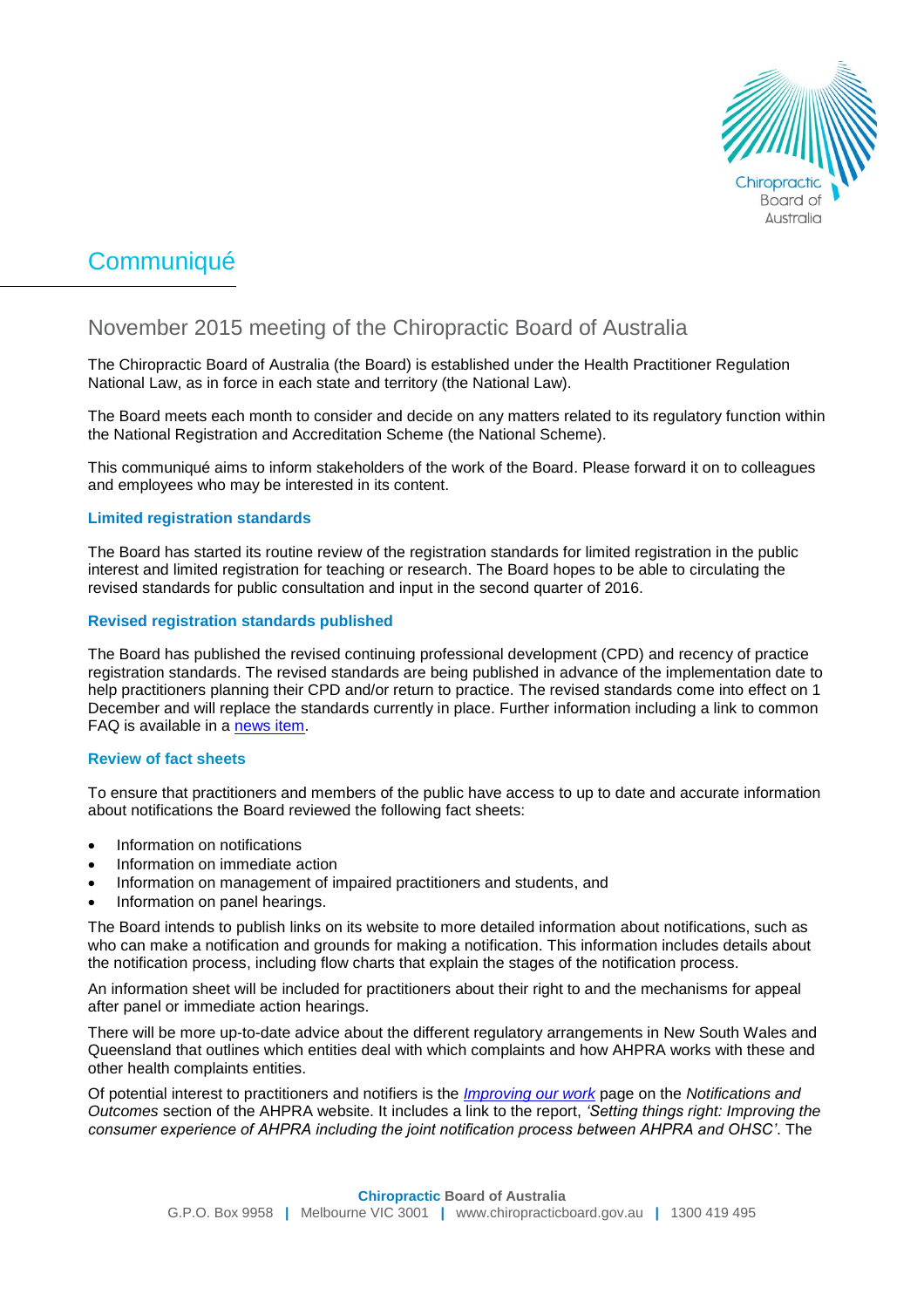page also includes links to the AHPRA documents, *Action plan to improve our customer service* and *Update on work to improve our customer service*.

#### **National drug screening protocol**

From November 2015, all chiropractors who have restrictions placed on their registration by the Board as a result of past substance misuse will be subject to routine quarterly hair testing, in addition to random urine testing.

The introduction of routine hair testing is based on expert advice about modern screening methods. Routine hair testing helps provide comprehensive information about the use – over time – of a wide range of drugs (not just based on the practitioner's drug taking history).

The drug screening protocol is part of a wider, national strategy to effectively manage compliance and monitoring across the National Registration and Accreditation Scheme. More information is in the [statement](http://www.chiropracticboard.gov.au/News/2015-11-18-nat-drug-screening-protocol.aspx) published on the Board's website.

#### **2014/15 National Scheme annual report**

AHPRA and the National Boards have released their 2014/15 annual report on the National Registration and Accreditation Scheme (the National Scheme), providing a comprehensive record of the operations of the National Scheme for the 12 months ending 30 June 2015.

The annual report provides a national snapshot of the work and finances of the National Scheme and is tabled in the parliaments of each state and territory and the Commonwealth.

For the chiropractic profession, the report reveals that:

- 4,998 practitioners were registered at the end of June 2015, an increase of 3.2% per cent from the previous year
- 41 notifications (concerns/complaints) were received about chiropractors (excluding NSW where there is a co-regulatory system)
- 68 notifications about chiropractors were closed by 30 June 2015
- of the 68 cases closed under the National Scheme, the Chiropractic Board of Australia determined:
	- to take no further action or that the case was to be handled by the relevant health complaints entity in the relevant state or territory in 27 cases
	- that conditions be imposed on a practitioner's registration in 14 cases
	- in 10 cases cautions would be issued, and
	- 1 case resulted in cancellation or suspension of a practitioner's registration.

The annual report is published at [www.ahpra.gov.au/annualreport/2015.](http://www.ahpra.gov.au/annualreport/2015) It includes a detailed report – including data – for the Chiropractic Board of Australia. A media release about the report – with data across professions and jurisdictions – is published on the [AHPRA website.](http://www.ahpra.gov.au/News/2015-10-02-annual-report.aspx)

#### **Are your contact details up to date?**

It is important that your contact details are up to date to receive renewal reminders from AHPRA and information from the Board.

You can check your details via the **Login icon** at the top right of the AHPRA website.

Email accounts need to be set to receive communications from AHPRA and the Board to avoid misdirection to an account junk box.